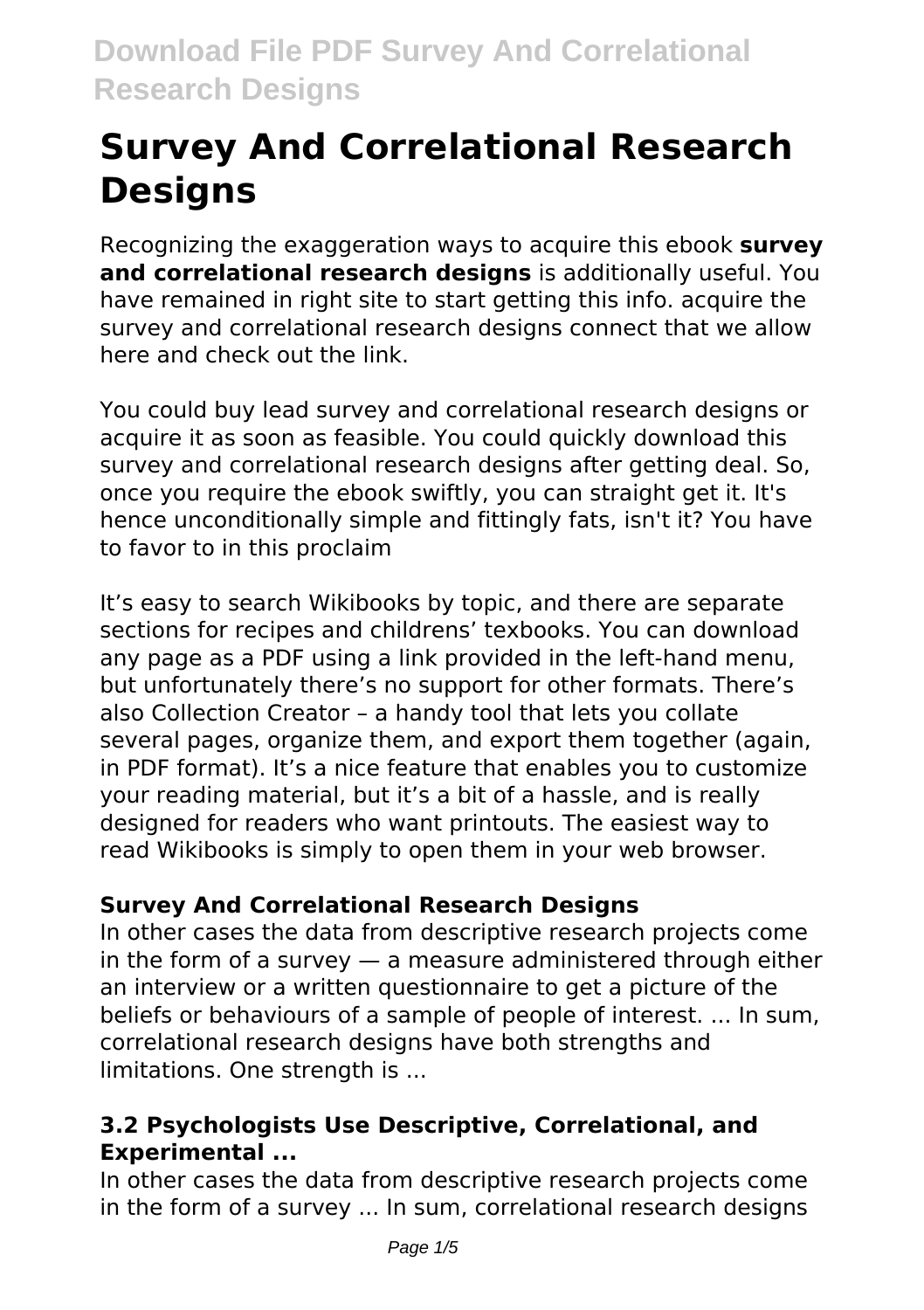have both strengths and limitations. One strength is that they can be used when experimental research is not possible because the predictor variables cannot be manipulated. Correlational designs also have the ...

### **2.2 Psychologists Use Descriptive, Correlational, and Experimental ...**

The difference between the two is the assignment of a control group. In this research, an independent variable is manipulated, but the participants of a group are not randomly assigned. Quasiresearch is used in field settings where random assignment is either irrelevant or not required. Learn about: Market research. Advantages of experimental ...

### **Experimental research - Definition, types of designs and advantages ...**

However, because some approaches to data collection are strongly associated with correlational research, it makes sense to discuss them here. The two we will focus on are naturalistic observation and archival data. A third, survey research, is discussed in its own chapter, Chapter 9. Naturalistic Observation

### **Correlational Research – Research Methods in Psychology – 2nd Canadian ...**

Types of Correlational Designs Although a correlation is a statistic, its use in research has contributed to a specific research design called correlational research. This research has taken two primary forms of research design: explanation and prediction. An explanatory correlational design explains or clarifies the degree of

# **QUANTITATIVE RESEARCH DESIGNS: EXPERIMENTAL - Laura Hernandez**

General Types of Educational Research. Descriptive — survey, historical, content analysis, qualitative (ethnographic, narrative, phenomenological, grounded theory, and case study) Associational — correlational, causal-comparative; Intervention — experimental, quasi-experimental, action research (sort of)

# **Types of Research | Educational Research Basics by Del**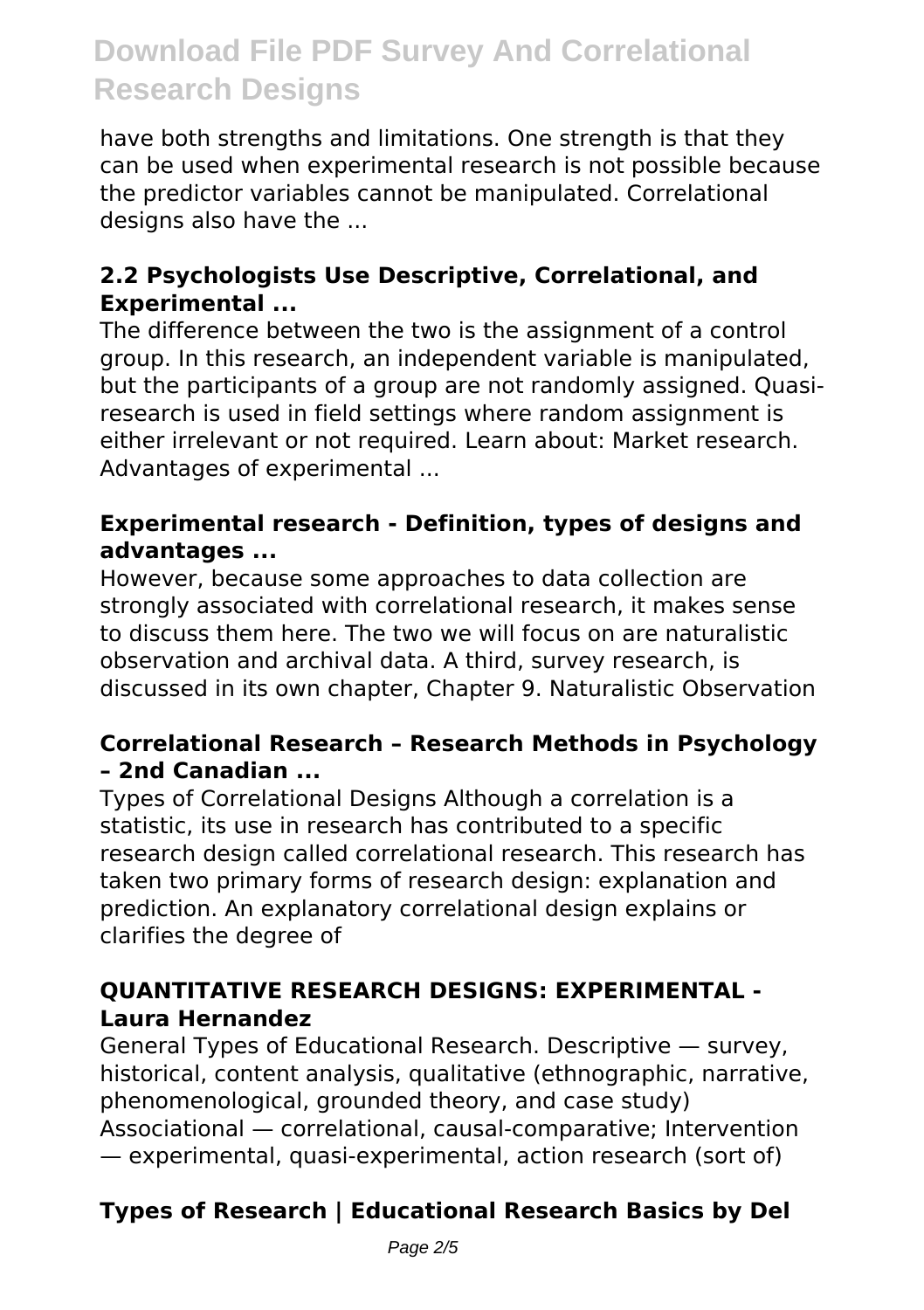# **Siegle**

Define correlational research and give several examples. Explain why a researcher might choose to conduct correlational research rather than experimental research or another type of nonexperimental research. Interpret the strength and direction of different correlation coefficients. Explain why correlation does not imply causation.

# **Correlational Research – Research Methods in Psychology**

Survey research designs are procedures in quantitative research in which investigators administer a survey to a sample or to the entire population of people to describe the attitudes, opinions, behaviors, or characteristics of the population. ... Survey, correlational & ccr research (SHEHA GROUP) Sheha Shaida Tuan Hadzri. Survey design Afiqah ...

# **Survey Research Design - SlideShare**

Step 2: Decide on the type of survey. There are two main types of survey: A questionnaire, where a list of questions is distributed by mail, online or in person, and respondents fill it out themselves.; An interview, where the researcher asks a set of questions by phone or in person and records the responses.; Which type you choose depends on the sample size and location, as well as the focus ...

# **Doing Survey Research | Step-by-Step Guide & Examples**

Research designs; Survey; Learning Objectives. Articulate the difference between correlational and experimental designs. ... Likewise, correlational research can be conducted without the use of surveys. For instance, psychologists LeeAnn Harker and Dacher Keltner examined the smile intensity of women's college yearbook photos. Smiling in the ...

#### **Research Designs | Noba**

Correlation research asks the question: What relationship exists? A correlation has direction and can be either positive or negative (note exceptions listed later). With a positive correlation, individuals who score above (or below) the average (mean) on one measure tend to score similarly above (or below) the average on the other measure.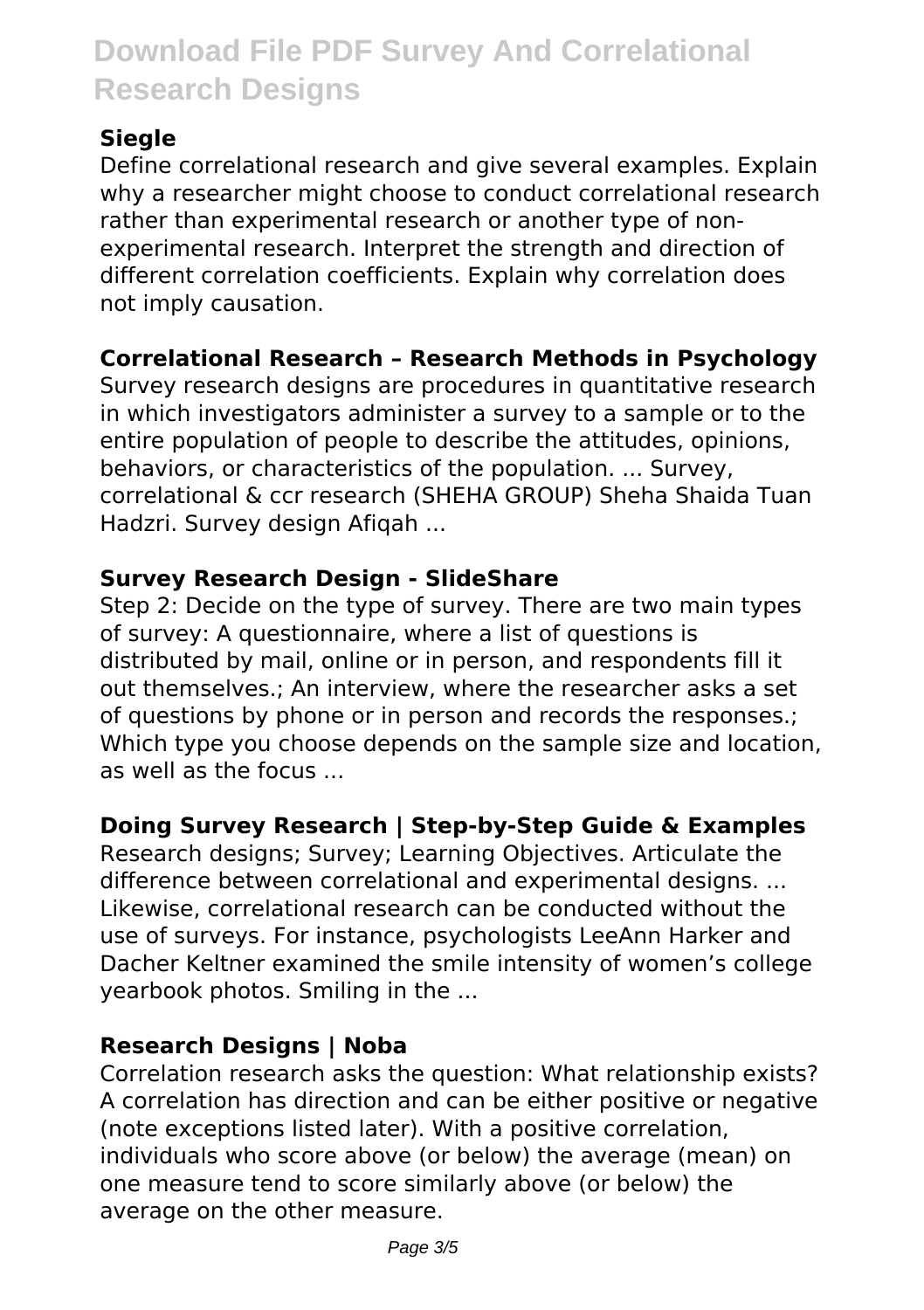#### **Introduction to Correlation Research | Educational Research Basics by ...**

Seven popular life‐span research methods include the case study, survey, observational, correlational, experimental, cross‐cultural, and participant observation methods. Case-study research. In case‐study research, an investigator studies an individual who has a rare or unusual condition or who has responded favorably to a new treatment ...

#### **Research Designs and Methods - CliffsNotes**

Sociologists use many different designs and methods to study society and social behavior. Most sociological research involves ethnography, or "field work" designed to depict the characteristics of a population as fully as possible.. Three popular social research designs (models) are . Cross‐sectional, in which scientists study a number of individuals of different ages who have the same

#### **Sociological Research: Designs, Methods - CliffsNotes**

Survey research is the process of collecting information about a specific topic with the purpose of using the data. Explore the definition of survey research and discover the methods and types of ...

#### **What Is Survey Research? - Definition, Methods & Types**

Quantitative research designs can be divided into two main categories: Correlational and descriptive designs are used to investigate characteristics, averages, trends, and associations between variables. Experimental and quasi-experimental designs are used to test causal relationships. Qualitative research desians

#### **What's the difference between correlational and experimental research?**

3. Survey Research. This is a very popular data collection method in research designs. In survey research, researchers create a survey or questionnaire and distribute it to respondents who give answers. Generally, it is used to obtain quick information directly from the primary source and also conducting